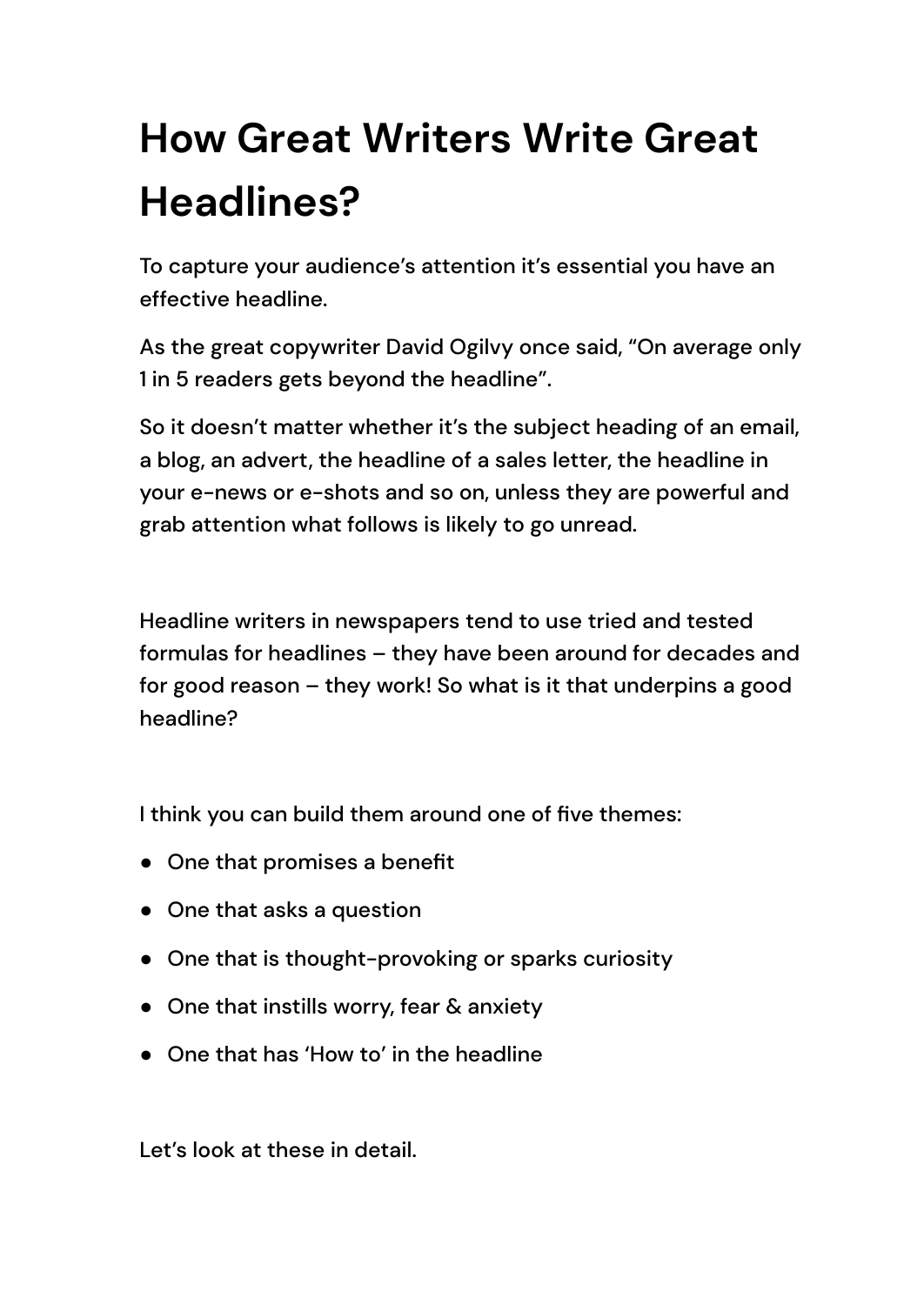## **One that promises a benefit**

In benefit terms, it's often said that the word 'free' works best but unfortunately it's over used. But everyone wants to gain from a benefit offered for example something that makes life simpler or easier for the reader or reduces risk or takes away problem e.g. 'Get rid of spam email once and for all'.

#### **One that asks a question**

Questions have always made powerful headlines because we want to answer them. It's like a reflex reaction e.g. 'How safe is your home from burglars?' Or 'How can you tell whether you are a heart attack risk?' Your subconscious will be working in the background until it comes up with an answer but you will want to read on.

#### **One that instills worry, fear or anxiety**

A classic headline in this theme might have 'warning' in it, such as 'Weather warning: gale force winds on the way'. The word 'warning' is so powerful that it almost doesn't matter what you put after it. Another example of an anxiety headline would have the word 'Trust' in it such as 'Can we trust Wikipedia?' Or in the same way, using words like 'mistake' in the headline – after all, no one wants to make a mistake e.g. "The top five mistakes we make as parents".